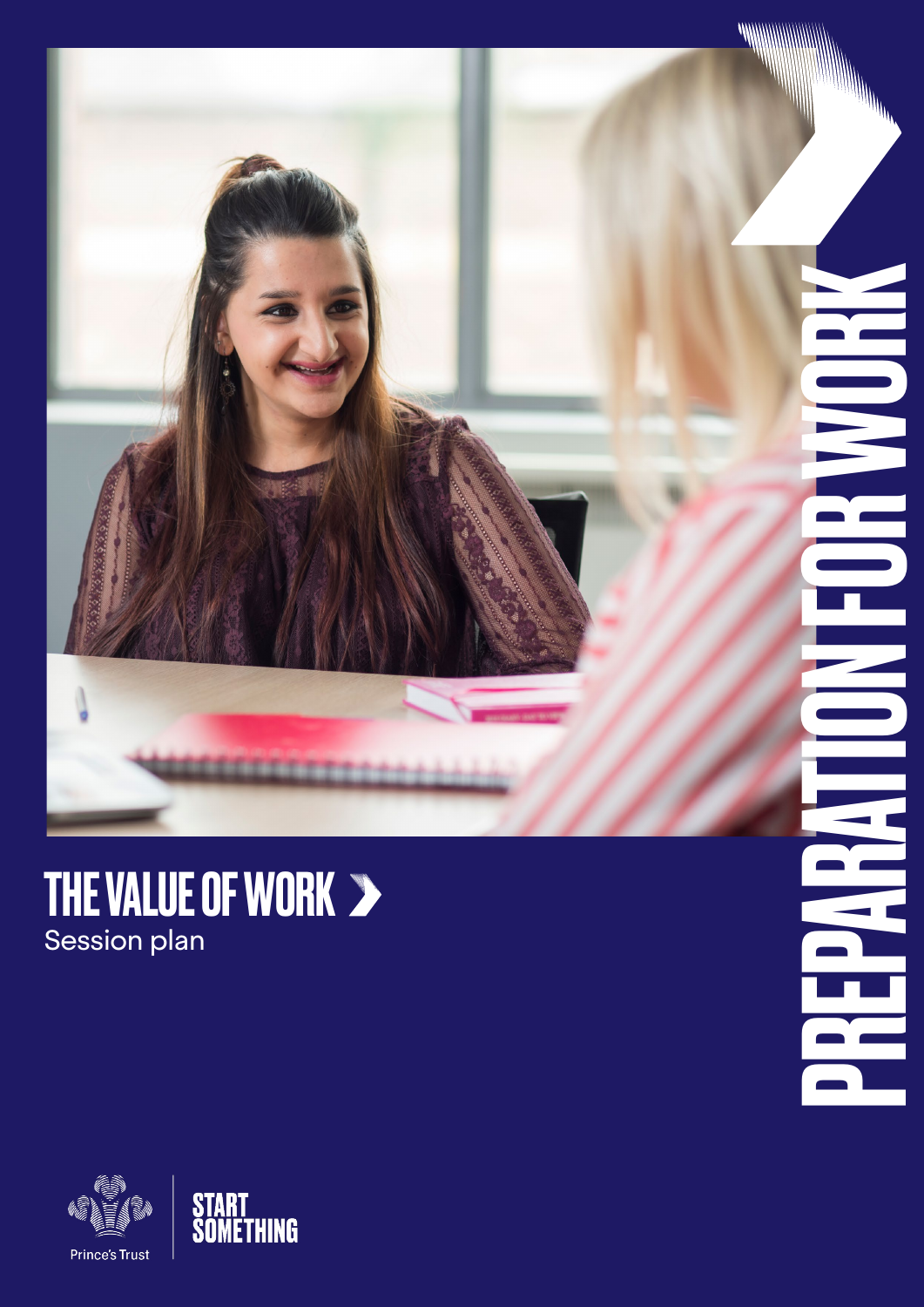## **AT A GLANCE >**

This session takes a look at why being employed has value. Learners will explore the different advantages of being in work and how they may vary depending on the type of job somebody has. They will also learn about work/life balance and why it is important people have it.



### LLN OPPORTUNITIES

- Reading and discussing case studies
- Sharing advice and ideas with a group
- $\vee$  Writing/recording advice in response to a case study



#### MATERIALS

- $\vee$  Character cards
- The value of work PowerPoint presentation
- $\vee$  My balance worksheet
- $\checkmark$  Case study worksheet
- $\vee$  Work/life balance advice worksheet (optional)
- $\vee$  Computer with internet access (optional)



### **OIIAI IFICATION** OPPORTUNITIES

 $\vee$  Preparing for the World of Work - LO: Understand the value of work

### LEARNING OUTCOMES

- $\checkmark$  Identify and understand the advantages of being in work
- $\checkmark$  Understand the meaning of having a work/life balance

### **ACTIVITIES**

| <b>ACTIVITY</b>               | TIME          | Palil |
|-------------------------------|---------------|-------|
| Introduction                  | 5-10 minutes  | 03    |
| The advantages of working     | 15 minutes    | 04    |
| Work/life balance             | 15-20 minutes | 06    |
| Advising on the value of work | 30-45 minutes | 08    |
| <u>Wrap up</u>                | 5 minutes     | 10    |



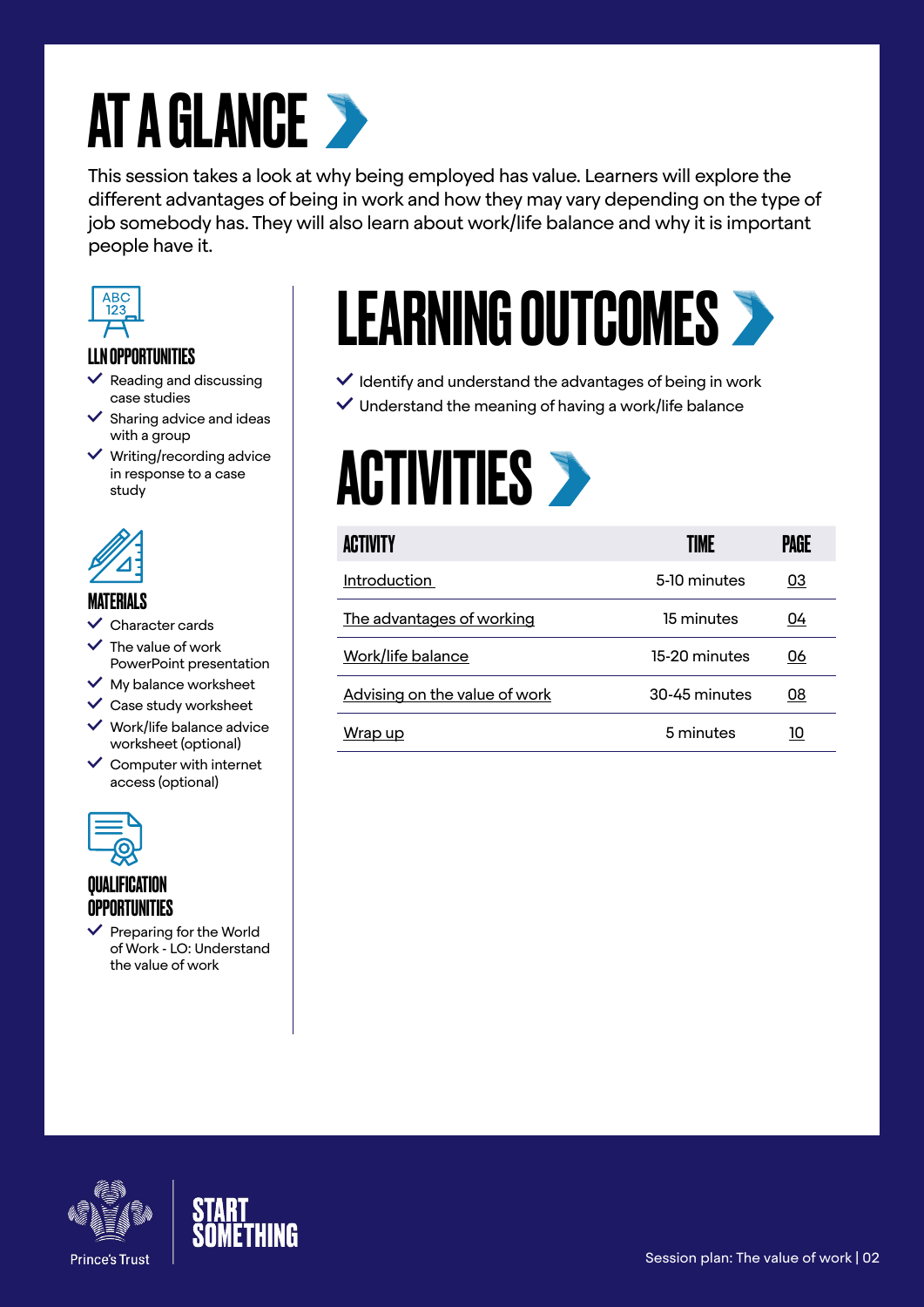# <span id="page-2-0"></span>INTRODUCTION >



### TIME REQUIRED

5-10 minutes



**MATERIALS** 

 $\vee$  Whiteboard/flipchart

**ACTIVITY STEPS >** 

- 1. Introduce the topic of the session to learners by explaining that you will be exploring the value and advantages of having a job.
- 2. Encourage learners to share their thoughts on the questions below. You could create a group mind map on a whiteboard/flipchart with their ideas.
	- Why do people go to work/have a job?
	- What are the benefits of having a job?
	- Why might people enjoy their job?

Learners may initially answer that money/a salary is why people go to work or like having a job. Try and encourage them to develop their thoughts around this by prompting them to consider other reasons, e.g., the development of skills, enjoyment, etc.

Some of your learners may find it hard to see the value of being employed. This may be because:

- Nobody in their household works
- They lack role models or routine
- They are aware of bad experiences their family members have had with employers
- There are cultural differences
- There are negative attitudes to work in their family/ household

In such cases, allow learners to voice any opinions they have about being in work. Ensure you do not tell them their view is wrong, instead, explain that for many people being employed brings many benefits that you are going to explore further.



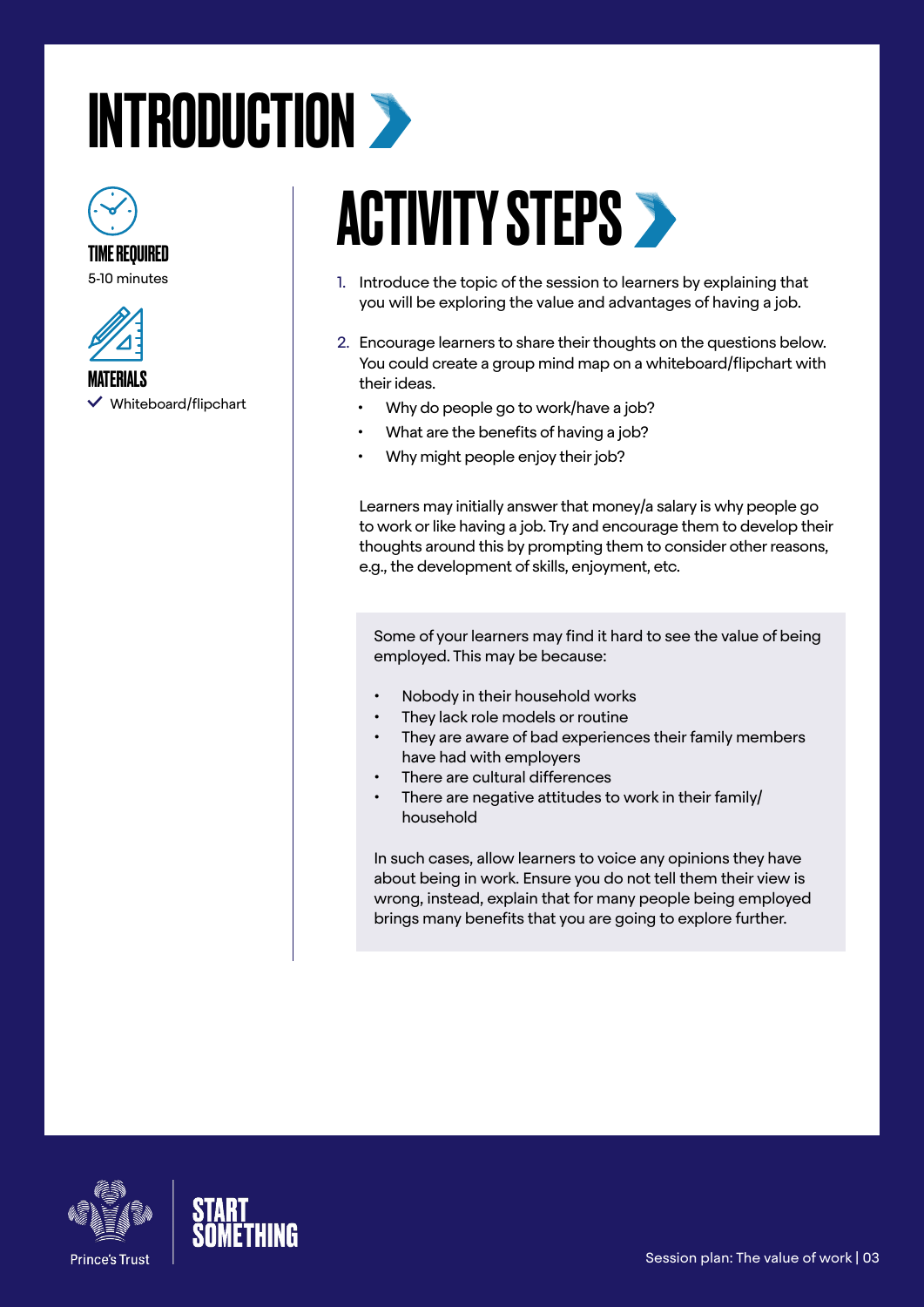# <span id="page-3-0"></span>THE ADVANTAGES OF WORKING



TIME REQUIRED





#### **MATFRIALS**

- Computers with internet access (optional)
- Character cards
- $\vee$  Pens

### **ACTIVITY STEPS >**

1. Explain to the learners that you have discussed the general reasons why having a job is beneficial, i.e. pay, enjoyment, skill development, etc., but also, people in different jobs will experience different benefits.

### OPTIONAL EXTENSION

If you have access to a computer with the internet, play this video to the group:<https://www.youtube.com/watch?v=-dX82--NJA4>.

The video features Erin and Elle who secured jobs as Support Workers through The Prince's Trust. Throughout the video, they discuss the reasons why they like their jobs and highlight the value of their work. After the video, have a group discussion and encourage learners to explain what reasons Erin and Elle gave for enjoying their job.

Suggested answers: They like helping others who need support, it's interesting (no one day is the same), they build friendships with the people they care for, it's fun and enjoyable, it's rewarding.

- 2. Divide the learners into small groups of 2-3 and hand out one of the character cards to each group (ensuring different groups have a different character). The groups should read through their card and then discuss and note down the advantages of that person's job underneath the description.
- 3. Encourage learners from each group to share a bit of background about their character and what advantages they identified. As a group, try and explore whether there are some common advantages even though the characters have different jobs. If more than one group looked at the same character, facilitate discussions about whether they agree with the points raised and if they have anything further to add.

There are some suggested answers about each character on the next page.



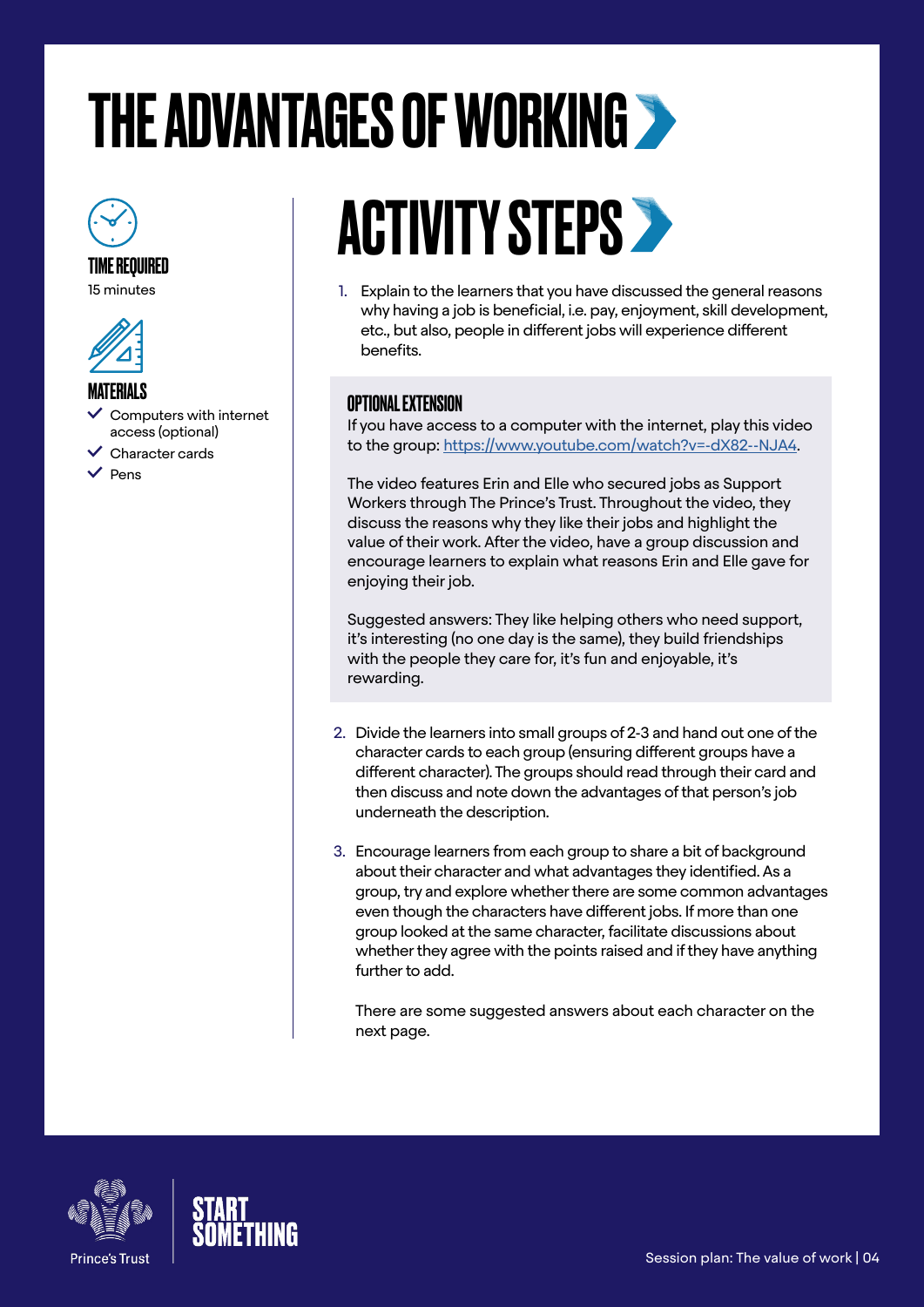#### Suggested answers:

Ahmed, T-shirt Designer: Gets to be artistic and design his own graphics; Has the freedom to design whatever he wants as it's his business; Likes building relationships with shops; Flexible working days and hours; Makes all the decisions as he's his own boss

Luella, Customer Service Representative: Enjoys talking to customers as she is a sociable person; Finds it rewarding helping customers; Enjoys her flexible working hours

Petra, Website Designer: Gets to use her skills and knowledge; Gets to be creative; Enjoys working in a team and learning from others

Callum, Landscape Gardener: Gets to work in nature; Each day is different – he has different duties; Can see the difference his work makes so feels accomplished; Likes seeing visitors enjoying the park he looks after



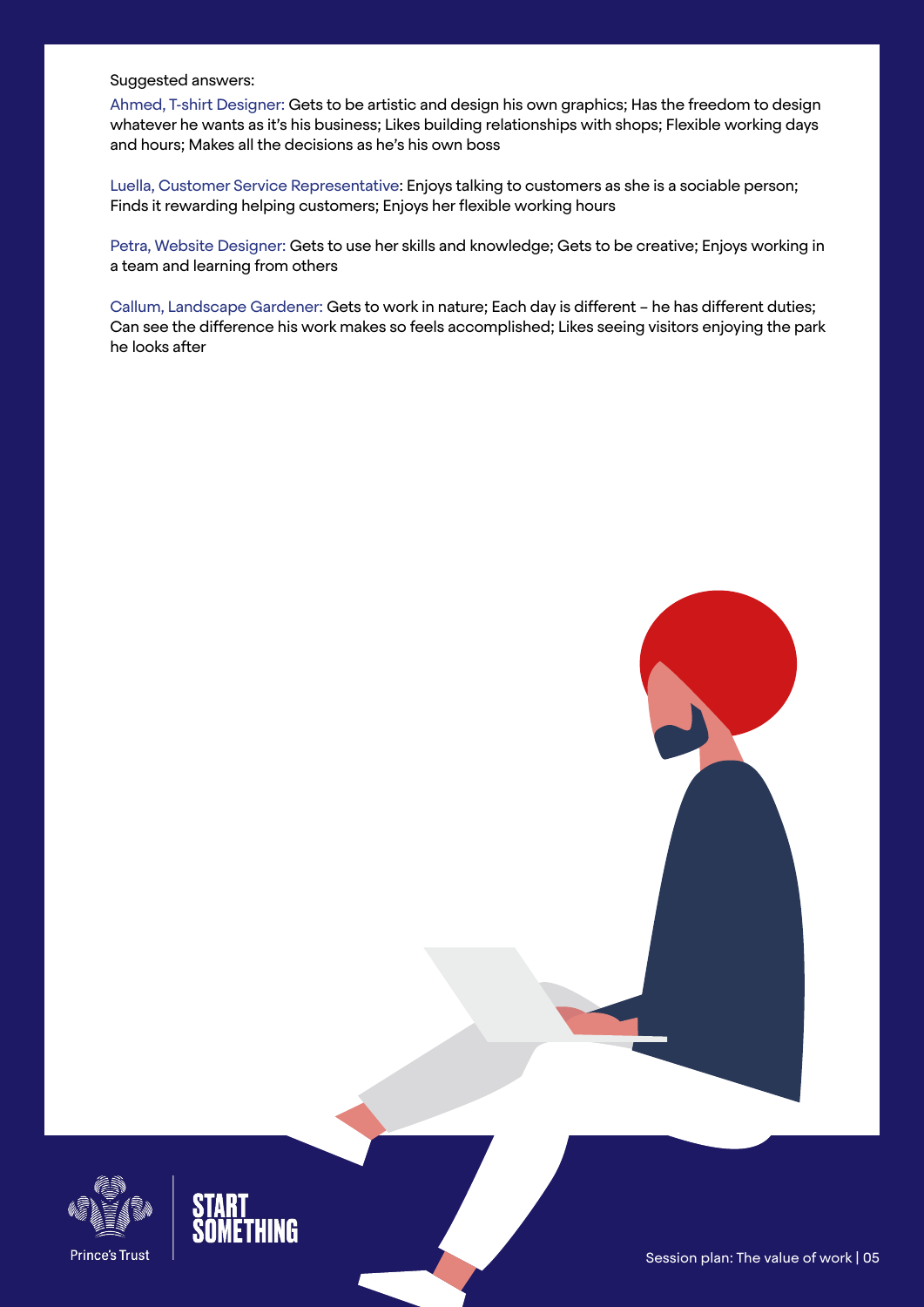## <span id="page-5-0"></span>WORK/LIFE BALANCE



### TIME REQUIRED

15-20 minutes



MATERIALS

My balance worksheet

 The value of work presentation

### **ACTIVITY STEPS >**

- 1. Display and read out the case study on slide 2 of 'The value of work presentation'. The case study is someone who is stressed at work and has no work/life balance.
- 2. Encourage the learners to discuss and share what pieces of advice they would give to this person to help improve their wellbeing and make them feel less stressed.

Suggested answers:

- Talk to their boss/line manager about how they are feeling
- Talk to their boss/line manager about getting extra help
- Stop working out of her normal working hours she needs to highlight to her boss that it is too much work if she can't get it done during work hours
- Take some time off
- Do things they enjoy out of working hours, i.e. hobbies or seeing family and friends
- 3. After learners have shared their thoughts, explain that many of their suggestions are for the person to have a better work/life balance. Ask the group if anyone has heard the term 'work/life balance' before and encourage them to share what they think it means.
- 4. Share the below definition with the group (it is also on slide 3 of the presentation):

Having a good work/life balance means that someone makes time to enjoy things outside of their job or work. Hobbies, time with friends and family, exercise, relaxation and self-care are seen as important and given equal amounts of time in someone's life as their job. If someone has a good work/life balance, their work doesn't stop them from enjoying other parts of their life.

It is worth flagging to learners that work can mean a job, but it can also be applied to school or college.



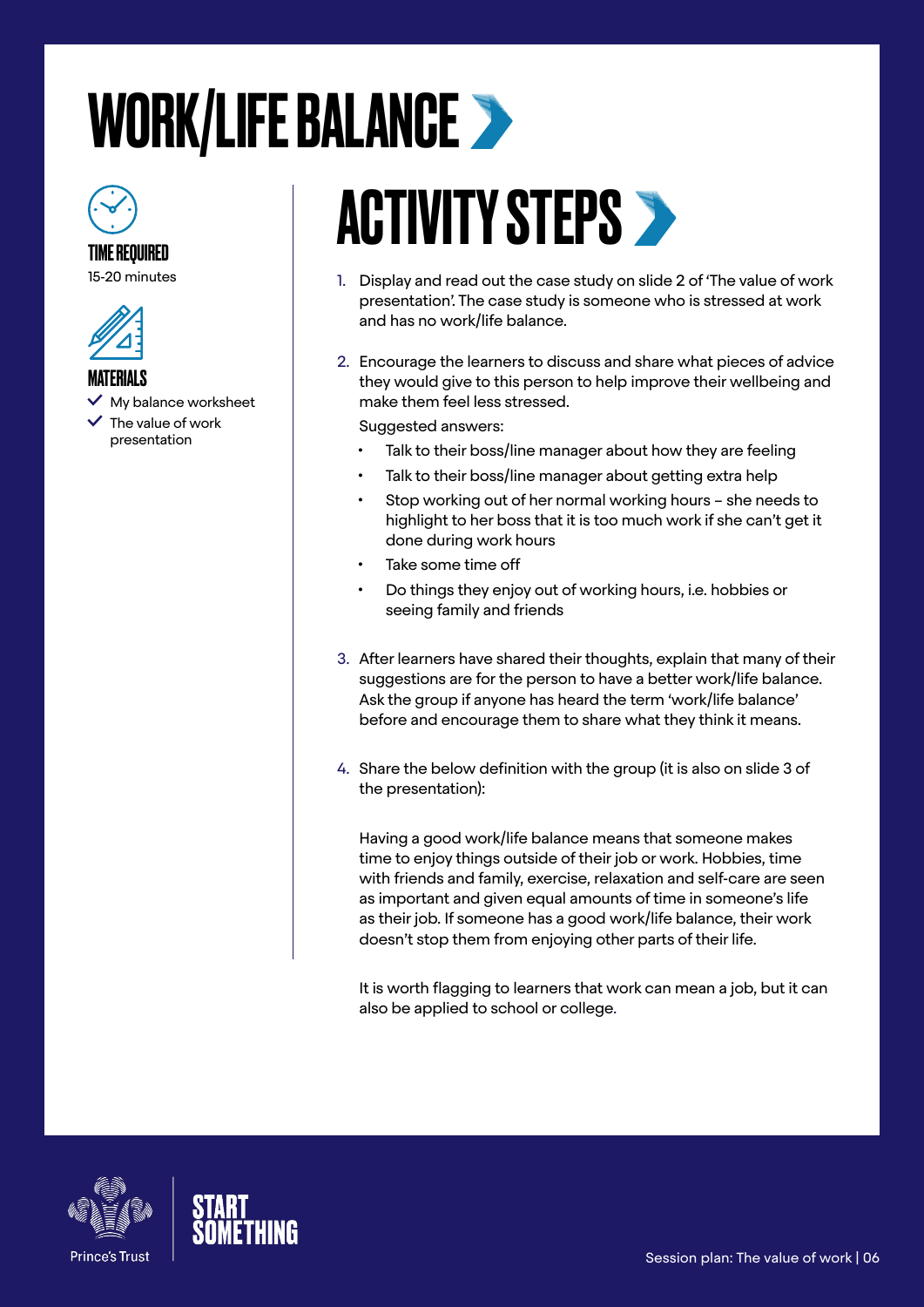5. Encourage the learners to suggest what might happen if someone doesn't have a good work/life balance (e.g. stress, burn out, feeling low or unhappy). Then, ask: why is it important to have a work/life balance?

Suggested answers:

- To prevent stress
- To be happy
- To have good wellbeing
- To have interests and hobbies
- 6. Hand out the 'My balance worksheet'. Ask learners to discuss what they do in 'life' (outside of school, college, work, etc.) to ensure they have balance. Then encourage them to record their answers on the side of the scales labelled 'Life'.

You could reiterate to learners that even though they may not currently be in employment, it is still important they have work/life balance with their school or college work and other parts of their life.

### OPTIONAL EXTENSION - HOME/REMOTE WORKING

Explain to learners that home or remote working has become more common (largely as a result of the COVID-19 pandemic) and as a result work/life balance has been impacted.

Split the group into two. One half of the group should discuss why home working could make work/ life balance more difficult, and the other half should discuss how it could make work/life balance easier.

Suggested answers – Work/life balance is more difficult:

- People never leave the 'office' as their office is their home, so they don't see their home as somewhere for their 'life' anymore
- People may work longer hours as they no longer have to commute to work
- People always have their computer/laptop or other work equipment, so they may end up doing work when they wouldn't usually have access to what they need

Suggested answers – Work/life balance is easier:

- People no longer have to commute so they can use the extra time for leisure activities
- People can be more flexible with their time and do things they wouldn't usually, e.g. take a walk at lunch
- People may be closer to their friends and family as they can more easily live where they want to

If your learners are interested in finding more about the impact and future of remote working, they could take a look at some of the articles listed below:

- An article about the impact of homeworking for working mums: [https://www.](https://www.nationwidemediacentre.co.uk/news/future-of-flexible-working-research-reveals-pandemic-pressure-on-mums-but-desire-for-remote-working-going-forward) [nationwidemediacentre.co.uk/news/future-of-flexible-working-research-reveals-pandemic](https://www.nationwidemediacentre.co.uk/news/future-of-flexible-working-research-reveals-pandemic-pressure-on-mums-but-desire-for-remote-working-going-forward)[pressure-on-mums-but-desire-for-remote-working-going-forward](https://www.nationwidemediacentre.co.uk/news/future-of-flexible-working-research-reveals-pandemic-pressure-on-mums-but-desire-for-remote-working-going-forward)
- A report about the attitudes of businesses and individuals towards the future of homeworking: [https://www.ons.gov.uk/employmentandlabourmarket/](https://www.ons.gov.uk/employmentandlabourmarket/peopleinwork/employmentandemployeetypes/articles/) [peopleinwork/employmentandemployeetypes/articles/](https://www.ons.gov.uk/employmentandlabourmarket/peopleinwork/employmentandemployeetypes/articles/)



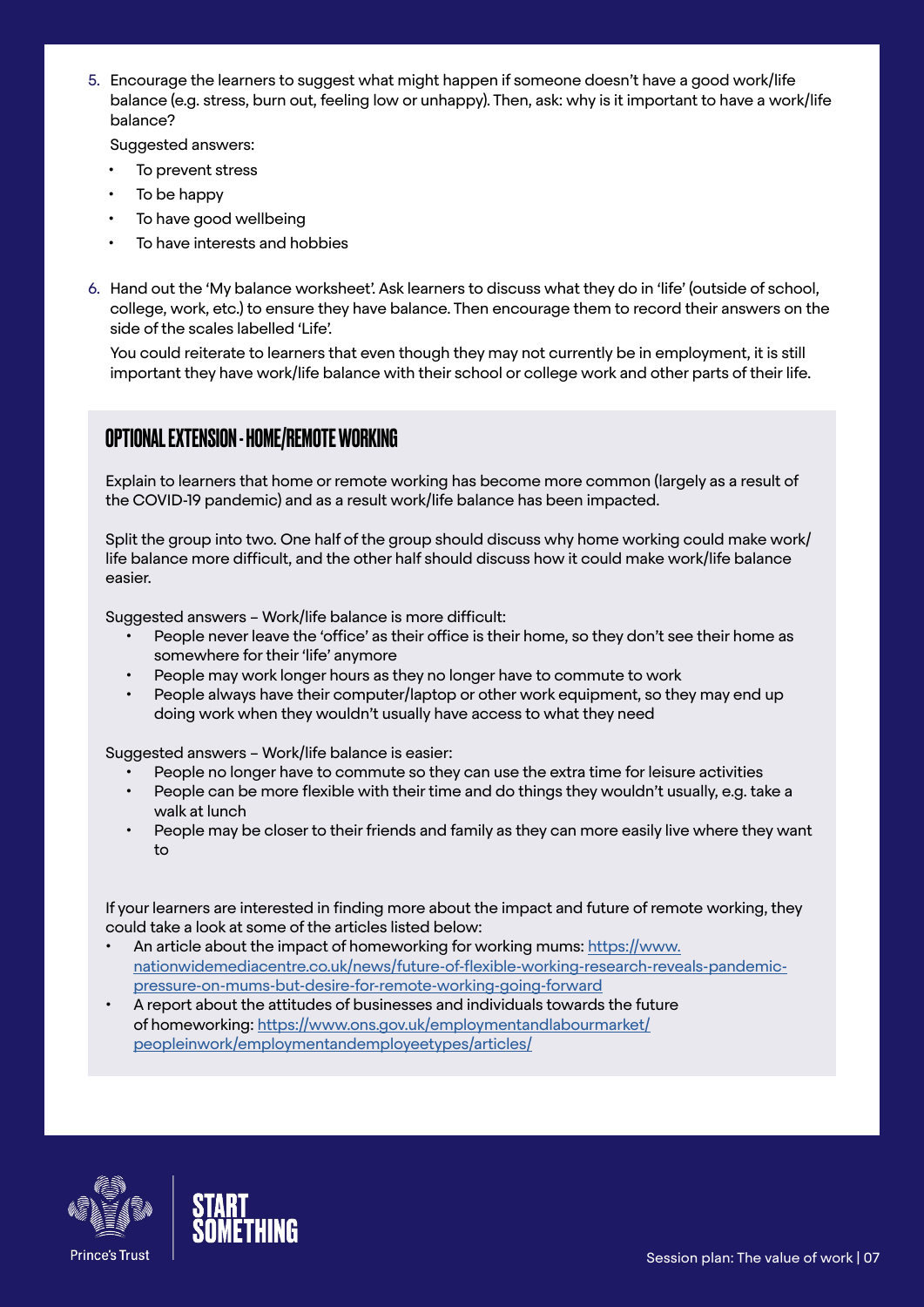# <span id="page-7-0"></span>ADVISING ON THE VALUE OF WORK

If your learners are working towards the qualification, this activity could be used to help evidence their understanding of the 'Understand the value of work' learning outcome in the 'Preparing for the World of Work' unit. If your learners are Level 2/Level 5 SCQF, then ensure they also address the assessment criteria concerned with work/life balance.



### TIME REQUIRED

30-45 minutes



#### **MATFRIALS**

- Case study worksheet
- Work/life balance advice worksheet (optional)
- $\checkmark$  The value of work presentation
- $\vee$  Recording devices, art supplies (optional)



### QUALIFICATION OPPORTUNITIES

- The advantages of being in work
- $\checkmark$  The meaning of having a work/life balance

### **ACTIVITY STEPS >**

- 1. Explain to the learners that they are going to take everything they have discussed and learned in this session to offer advice to a young person who doesn't see the point of working.
- 2. Hand out the 'Case study worksheet' and display slide 4 of 'The value of work' presentation. Read through the case study of the young person and tell your learners to keep in mind what advice they could offer them to see the value of work.

You may want to discuss their initial ideas and pieces of advice before moving on to the next step, depending on the level of your group. Their feedback should draw on everything discussed in this session, e.g. pay, skill development, enjoyment, sense of purpose etc.

3. Encourage learners to complete the worksheet with their pieces of advice, they can use the prompts to help them. Get the learners to consider the possible advantages of working in the healthcare sector in their response (the sector Ryan has received training for), e.g. it is rewarding helping others.

Alternatively, if your learners would enjoy a more creative approach, they could:

- Offer their advice in a voice or video recording
- Design a webpage for an advice website that includes creative designs, as well as their written advice
- Video or voice record a role play in which someone plays the young person who isn't interested in working and the learner responds to them and offers encouragement and advice



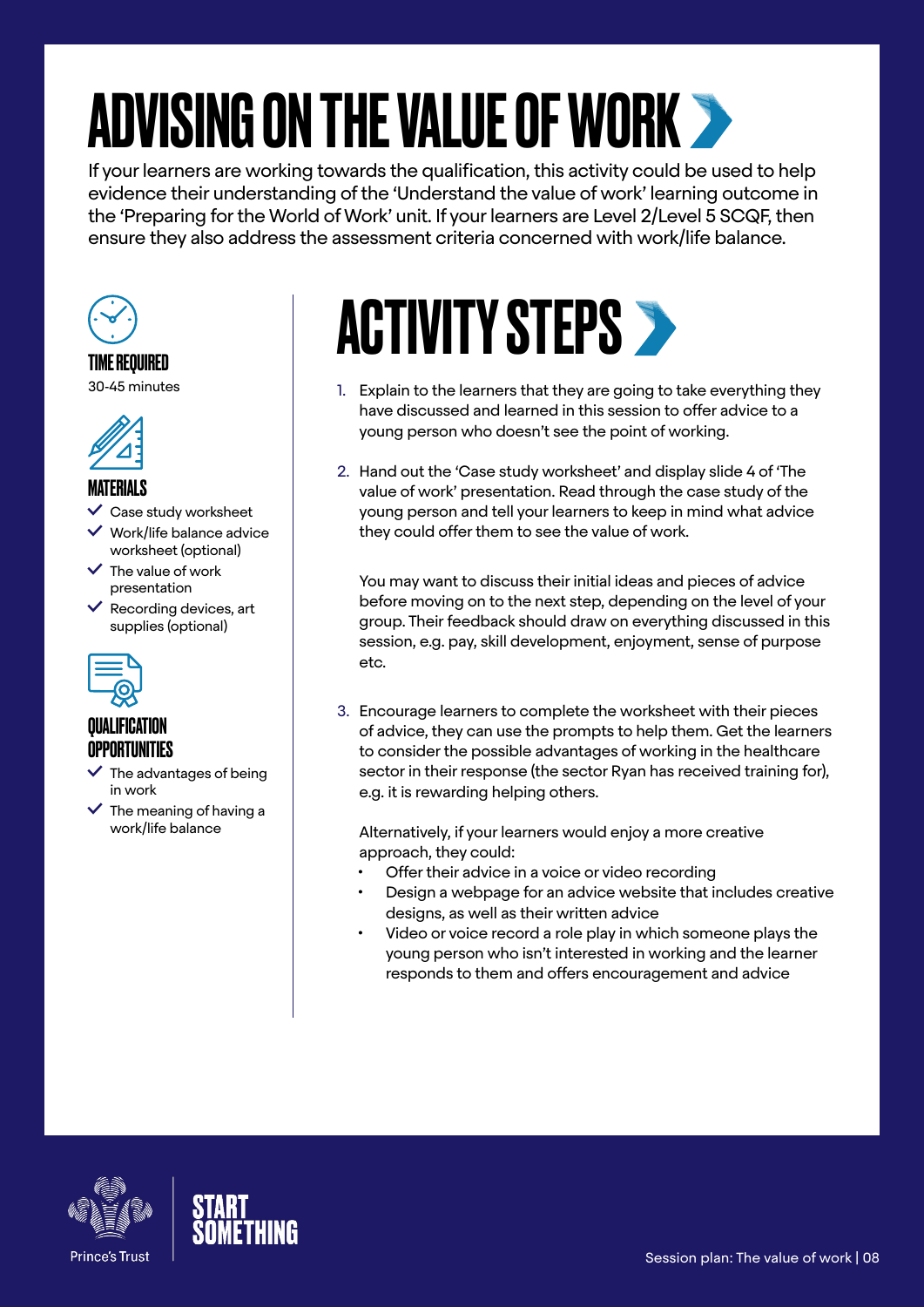### NOTE TO ADVISER:

If your learners are working towards the qualification, ensure that their advice addresses the assessment criteria at the level they are aiming for.

For example, Entry Level 3/Level 3 SCQF learners need to identify the advantages of being in work in their advice, whereas Level 1 and 2/Level 4 and 5 SCQF learners need to outline the advantages of being in work.

### OPTIONAL EXTENSION

If your learners are working towards Level 2/Level 5 SCQF, then ask them to respond to the case study of the person who is struggling with work/life balance that you looked at earlier (Samia, slide 2 of the presentation).

They need to outline what having a work/life balance is and what Samia can do to have one. They can fill out the 'Work/life balance worksheet' that has the case study on there, or they can respond in a more creative way, similar to the suggestions above.